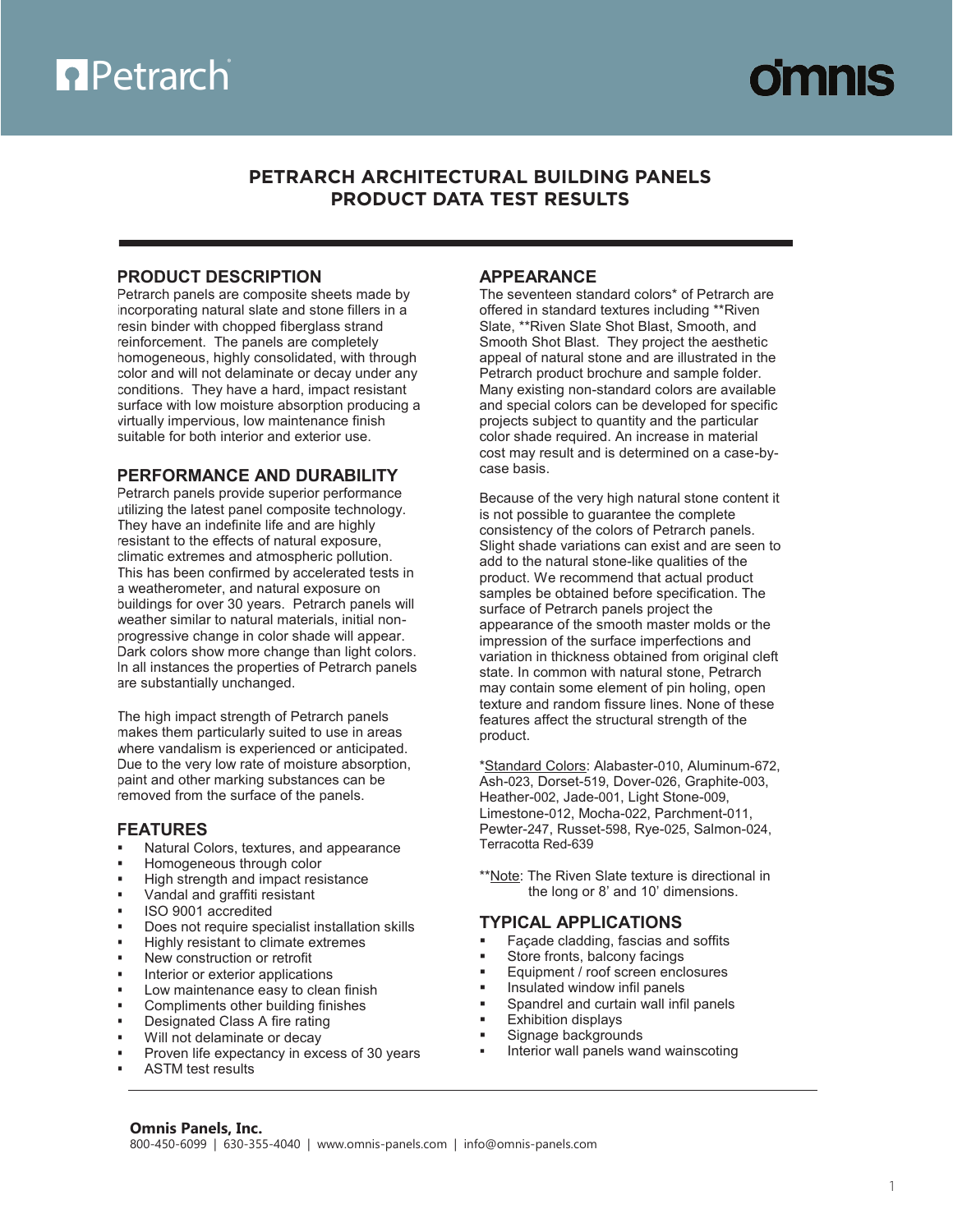# **Petrarch**

## **TEST RESULTS**

The following ASTM tests have been carried out by an independent United States testing laboratory:

| <b>ASTM TEST DESCRIPTION</b> |                                          | <b>TEST RESULTS</b>                |                                 |
|------------------------------|------------------------------------------|------------------------------------|---------------------------------|
|                              |                                          | <b>5/16" PANEL</b>                 | <b>7/16" PANEL</b>              |
| ASTM D-792                   | Density                                  | 2.24                               | 2.27                            |
| ASTM D-570                   | Moisture Absorption                      | 0.08%                              | 0.06%                           |
| ASTM D-790                   | Modulus of Rupture and Elasticity        | 5690 psi<br>$3.07 \times 10^6$ psi | 5850<br>$3.13 \times 10^6$ psi  |
| ASTM D-638                   | Tensile Strength                         | 2960 psi                           | 2880 psi                        |
| ASTM D-177                   | <b>Thermal Conductivity</b>              | 4.862BTU IN/HR-Ft <sup>2</sup>     | 5.822BTU IN/HR-F $t^2$          |
| ASTM D-696                   | <b>Thermal Expansion</b>                 | 15.8 x 10 <sup>-6</sup> IN/IN°C    | 15.8 x 10 <sup>-6</sup> IN/IN°C |
| ASTM D-256                   | Izod Impact Test                         | 0.49 Ft-Lbs/Ins of Notch           | 0.43 Ft-Lbs/Ins of Notch        |
| ASTM D-785                   | Hardness Barcol                          | 64                                 | 64                              |
| <b>ASTM E84-81</b>           | Flame Spread<br><b>Fuel Contribution</b> | 15<br>O                            | 15<br>0                         |

## **DIMENSIONS AND WEIGHTS**

| Panel<br><b>Thickness</b>            | Weight<br>(Ib/SF) | Stock Size<br>(inches) |
|--------------------------------------|-------------------|------------------------|
| $5/16$ " nominal<br>$(7 \text{ mm})$ | 3.2               | 47 3/4" x 95 3/4"      |
| 7/16" nominal<br>$(10 \text{ mm})$   | 4.5               | 47 3/4" x 119 3/4"     |

Note: The size tolerance is  $\pm$  1/8" and the thickness tolerance is ± 1/16". The riven textured surface results in an additional manufacturing tolerance of ± 1/16".

## **FIRE GRADE**

As per the ASTM E84-81 Tunnel Test, the flame spread is 15 and the fuel contribution is 0. Petrarch panels therefore, conform to a Class A fire rating.

## **DEFLECTION / WIND LOADING**

The most common cause of any panel system failure is inadequate fastening leading to excessive deflection or stress on the panel. Given design loading conditions, deflection of the wood or light-gauge steel studwall must be limited to L/240. Petrarch approved installation systems are designed to withstand wind loads up to 30 lbs. per sq. ft. Fastener spacing may be required at closer center spacing for wind loads exceeding 30 lbs. per sq. ft.

## **MOISTURE, BIOLOGICAL AND CHEMICAL RESISTANCE**

| Moisture Absorption<br>(24 hours total immersion) | 0.2% by weight                   |
|---------------------------------------------------|----------------------------------|
| Permeability (BS473, 550)                         | 16 x $10^{-6}$ ml/m <sup>2</sup> |
| Apparent porosity                                 | 1%                               |

Petrarch panels are resistant to most acid and organic solvents. The panels are immune to insect and vermin attack and their low porosity inhibits mold growth.

## **FROST RESISTANCE**

Due to the nature of its homogeneous reinforcement, Petrarch panels will not delaminate or decay when subject to freezing or thawing conditions. Cyclic freeze/thaw testing has shown that no changes occurred after 250 cycles of temperature changes between -40°F and +120°F. Panels have been specified and installed in every type of climate, from Saudi Arabia to Alaska.

## **THERMAL INSULATION**

Petrarch panels are products of high density and low thickness and the contribution to thermal insulation is therefore small. Insulation values are provided using back-up insulating materials. Panels are often laminated with insulation producing energy efficient sandwich panels.

## **THERMAL EXPANSION**

5/16" and 7/16" 15.8 x 10<sup>-6</sup>IN/IN°C A 90° temperature change will produce 1/16" movement in a 48" width of 5/16" Petrarch panel. It is important in all external applications, particularly those in areas with abnormally high extremes of temperature, that proper provision is made for expansion and movement.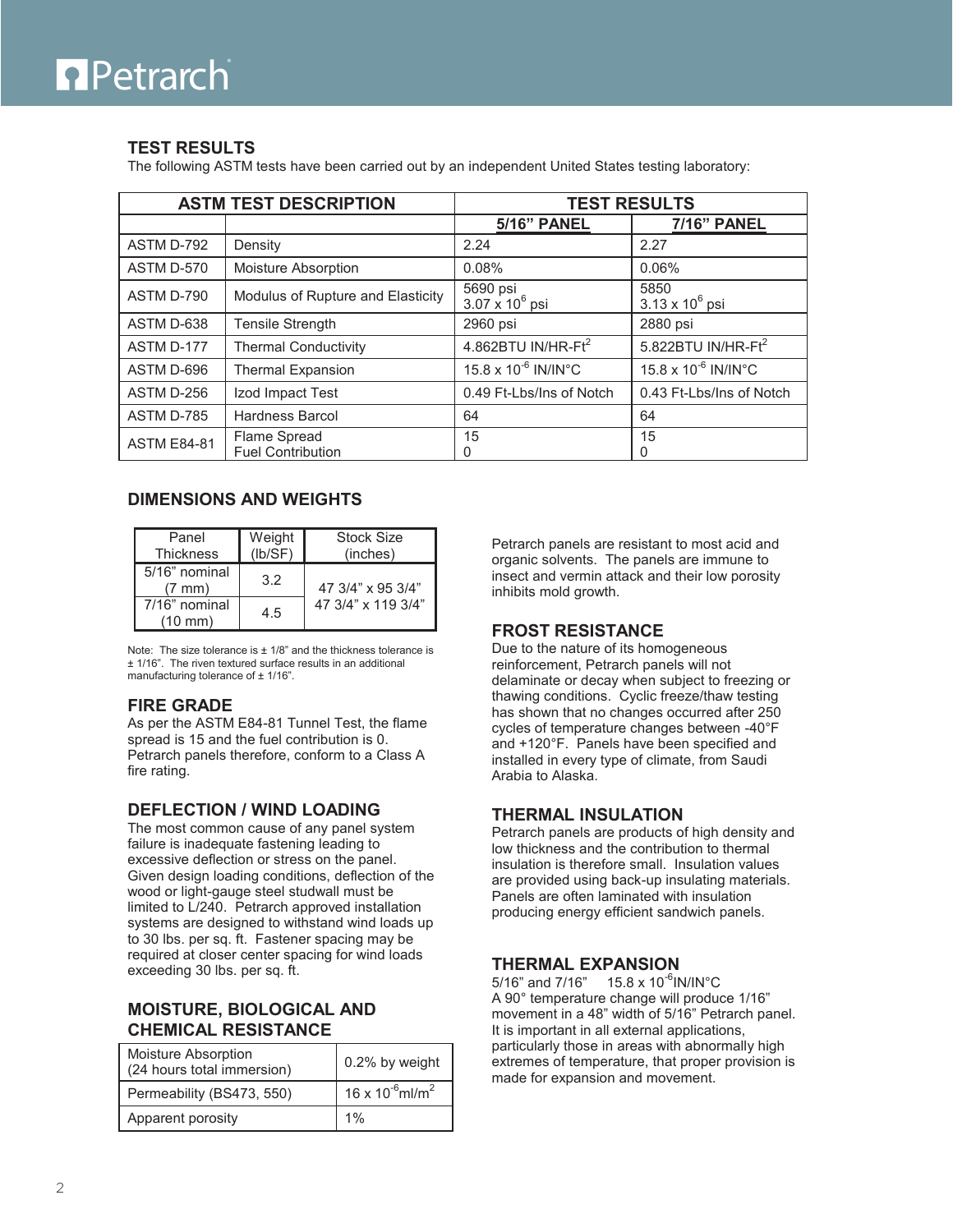

## **FABRICATION**

#### **Factory Fabrication**

Having panels fabricated before shipment saves labor on site, insures precision and quality control providing material that is clean and ready to install. Omnis Panels, Inc. offers a comprehensive fabrication service including:

- 1. Cutting standard sheets to special sizes.
- 2. Pre-drilling or countersinking fastener holes.
- 3. Cutting special shapes and cut-outs.
- 4. Polishing, beveling or mitering edges.
- 5. Grooving and engraving.
- 6. Prefabricating inside and outside corners.
- 7. Preparing 7/16" panels with special inserts for the back fastening system.
- 8. Bonding insulation materials to panels.

Panels are often delivered already cut to size and pre-drilled, but it is usually necessary to fabricate some panels on the job, e.g.: corner panels cut to suit a site dimension.

#### **Shop Cutting**

Cutting in the shop or on site is usually carried out using an electric circular saw with either an abrasive cutting disc (for minimal cutting) or a dry-cut diamond blade (for more extensive cutting). For cutting radius, use abrasive jig saw blade with carbide chips. *Operators should always wear eye protection and a respiratory mask.* The panels should be face up, held down to a flat saw bed and a guide rail used to ensure true and straight cutting. Dust should be cleaned from all panels immediately after cutting.

#### **Hole Drilling**

Normal drilling can be carried out using a portable hand-held pistol drill fitted with a masonry bit suitable for drilling at between speeds of 900 and 1200 rpm. The drill size should be 1/16" larger than the screw shank diameter. Dust should be cleaned from all panels immediately after drilling.

Special drills can be supplied to combine the drill and countersink operation where applicable. These are suitable for various size screws and will provide accurate countersinking for either wood or self-drilling tek point screws. When ordering these tools it is important to specify the type of screw being used. The depth of countersinking is vital to the success of subsequent hole filling and the load carrying capacity of the screws. Refer to the Omnis Face Fastening Installation Guide for more details on proper drilling and hole filling.

#### **Edge Polishing**

After cutting, the edge will appear to be lighter than the face of the panel (most obvious with dark colors). An exposed edge (for example, at a corner detail) can be polished using a "wet and dry" abrasive pad with water. This will remove saw marks and polish the edge to the main body color of the panel. Polishing can be carried out by Omnis Panels, Inc. Specify exact edges when ordering.

#### **STORAGE AND HANDLING**

Extreme care should be taken when handling Petrarch panels on site. Panels will normally be delivered to the site on wood pallets, face side up, separated by embossed straw paper and wrapped in plastic sheets. The pallets should be stored flat, clear of the ground and under cover in a ventilated space. Extreme care should be taken to avoid rain or standing water as migration of moisture between the panels can cause staining or bowing. Should wet material be suspected or discovered, it must be uncrated immediately and towel dried.

Panels should always be carried vertically and care taken not to damage the surface, edges or corners. To prevent surface scratches or marks, one sheet must always be lifted completely off the next. The face of one panel must never be slid across another or across a work surface. They should not be temporarily stored outside of the original shipping crate unless completely supported and separated by the protective paper. If mechanical lifting equipment is used, panels should always be properly protected to avoid scuffing from ropes or chains.

**If the panels are soiled or scratched, remedial treatment should be administered**  *immediately* **for best results (as outlined in the following section). It is much easier to clean** *before* **the panels are in place rather than after permanently installed when the panels are more difficult to access.**